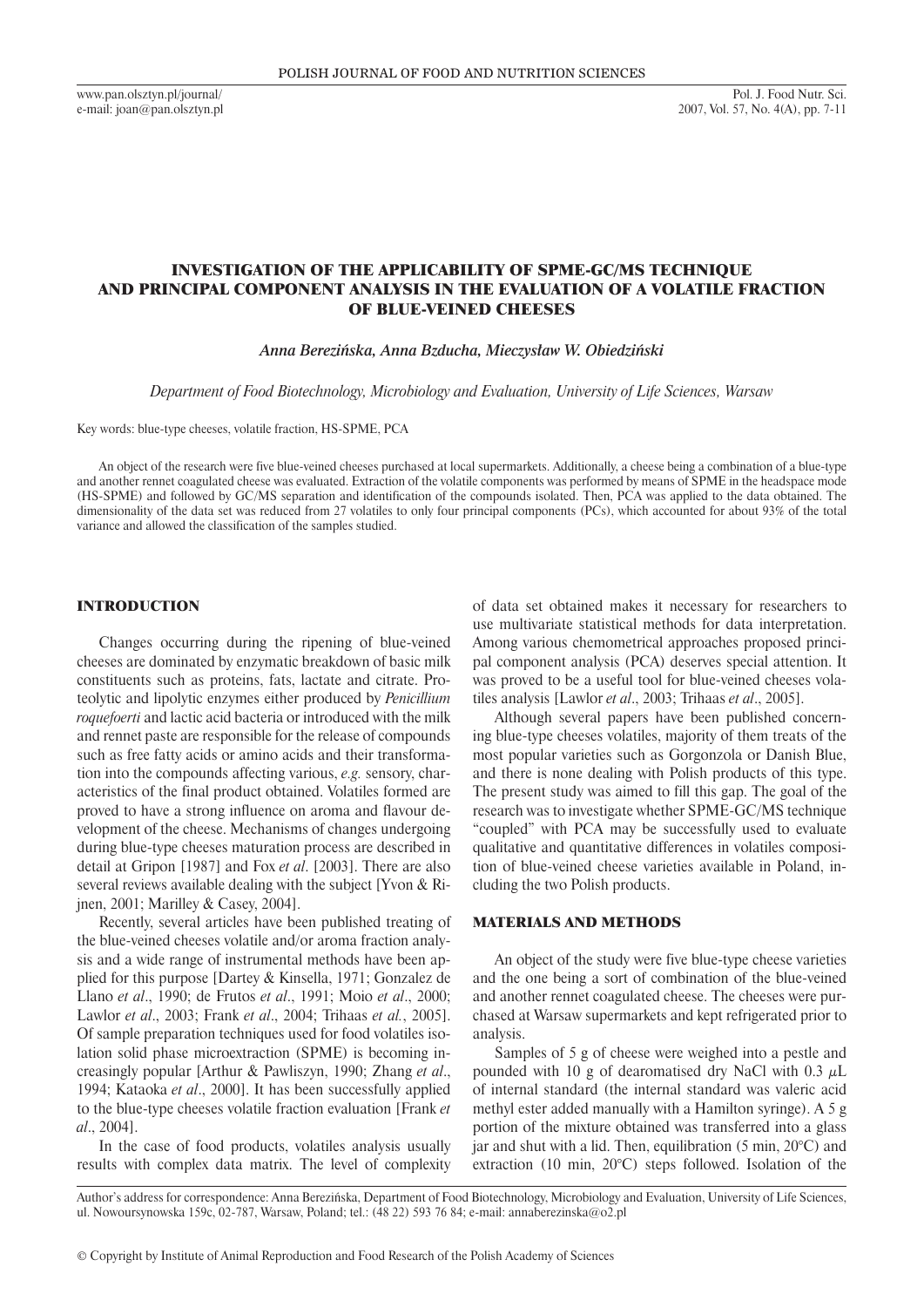volatiles compounds was performed by introducing CAR/ PDMS/DVB fiber into the headspace of the sample. The fiber was subsequently transferred into the injection port of gas chromatograph coupled with mass spectrometer (QP2010, Shimadzu). GC oven temperature was programmed as follows: 2 min at 40°C, increased at 4°C/min to 180°C and kept at 180°C for 6 min. Temperatures of the injection port, the interface and the ion source were 220°C, 200°C and 190°C, respectively. The split ratio was 1:3.9. A capillary column ZB-WAX (30.0 m length, 0.25 mm internal diameter and 0.25  $\mu$ m film thickness, Phenomenax) was used for the separation. The carrier gas was helium applied at a flow rate of 0.75 mL/min. A mass spectrometer worked in a total ion current mode and the identification was by comparison of the spectra obtained with those from libraries (Wiley7N2, NIST147, FFNSC Flavor & Fragrance Library with Linear Retention Index). Each cheese was analysed in triplicate and the peak area of every compound was divided by the internal standard's peak area – average of the three replicates gave the so-called mean relative peak areas.

PCA was applied to the compounds present in at least three out of six cheeses analysed in order to facilitate data interpretation process and visualize relationships between compounds detected. The data were standardized to 0 mean and

|  |  |  | TABLE 1. Volatile alcohols and fatty acids of the cheeses studied. |  |  |  |  |  |  |  |  |
|--|--|--|--------------------------------------------------------------------|--|--|--|--|--|--|--|--|
|--|--|--|--------------------------------------------------------------------|--|--|--|--|--|--|--|--|

1 standard deviation and the correlation matrix was obtained. Then, eigenvalues and eigenvectors of the matrix were calculated following the instructions stated in Dubrow [1978], Morrison [1990] and Jajuga [1993].

### RESULTS AND DISCUSSION

A total of 49 headspace constituents were identified in the cheeses evaluated. The number of components detected varied between individual cheeses from 22 (Bleu d'Auvergne) to 33 (Dorblu). In Rokpol, Fourme d'Ambert, Duo Blue and Lazur 26, 27, 28 and 31 volatiles were identified, respectively. All the compounds identified in the samples studied are listed in Tables 1 and 2. Assignment into chemical classes is performed and the presence in individual varieties is marked.

Alcohols formed the largest group of volatiles detected. Of them, only 2-butanol, 4-methyl-2-pentanol, 1-heptanol, 6 -methyl-5-hepten-2-ol, 2-furanmethanol and 2-(2-butoxyethoxy) -ethanol were present in the samples of just one or two of the cheeses investigated (Table 1). Methyl ketones comprised the second most abundant chemical group of headspace constituents identified. Most of them, *e.g.* 2-pentanone, 2-hexanone, 2-heptanone and 2-nonanone, were detected in every cheese studied (Table 2). The headspace of all the cheeses investigated contained free

| Components                 | Fourme d'Ambert | Duo Blue     | Dorblu       | Bleu d'Auvergne | Lazur  | Rokpol |  |  |
|----------------------------|-----------------|--------------|--------------|-----------------|--------|--------|--|--|
|                            |                 | Alcohols     |              |                 |        |        |  |  |
| 2-Butanol                  |                 |              |              |                 |        | $\vee$ |  |  |
| 2-Methylpropanol           | $\vee$          | $\vee$       | $\vee$       | $\vee$          | $\vee$ | $\vee$ |  |  |
| 2-Pentanol                 | $\vee$          | $\vee$       | $\vee$       | $\vee$          | $\vee$ | ٧      |  |  |
| 1-Ethoxy-2-propanol        | $\vee$          | $\vee$       | $\vee$       | $\vee$          | $\vee$ | $\vee$ |  |  |
| 3-Methyl-1-butanol         | $\checkmark$    | $\vee$       | v            | $\vee$          | $\vee$ | $\vee$ |  |  |
| 4-Methyl-2-pentanol        |                 |              |              |                 |        | $\vee$ |  |  |
| 1-Pentanol                 | $\vee$          | $\vee$       | $\vee$       |                 | $\vee$ |        |  |  |
| 2-Heptanol                 | $\vee$          | $\vee$       | $\lor$       | $\vee$          | $\vee$ | $\vee$ |  |  |
| 1-Octen-3-ol               |                 |              | $\checkmark$ | $\vee$          | $\vee$ |        |  |  |
| 1-Heptanol                 |                 |              | $\vee$       |                 |        |        |  |  |
| 6-Methyl-5-hepten-2-ol     |                 |              | $\vee$       |                 |        |        |  |  |
| 2-Ethyl-1-hexanol          | $\vee$          | $\vee$       | $\vee$       |                 |        |        |  |  |
| 2-Nonanol                  | $\vee$          | $\vee$       | $\vee$       | $\vee$          | $\vee$ | $\vee$ |  |  |
| 1,3- or 2,3-Butanediol*    | $\vee$          | $\vee$       |              |                 | $\vee$ | $\vee$ |  |  |
| 1,3- or 2,3-Butanediol**   |                 | $\vee$       | $\vee$       |                 | $\vee$ | $\vee$ |  |  |
| 2-Furanmethanol            |                 | $\vee$       |              |                 |        |        |  |  |
| 2-(2-Butoxyethoxy)-ethanol |                 |              |              |                 | $\vee$ |        |  |  |
| Fatty acids                |                 |              |              |                 |        |        |  |  |
| Ethanoic acid              |                 | $\vee$       |              |                 |        | $\vee$ |  |  |
| 2-Methylpropanoic acid     | $\vee$          | $\vee$       | $\vee$       |                 | $\vee$ | $\vee$ |  |  |
| Butanoic acid              | $\vee$          | $\checkmark$ | $\vee$       | $\vee$          | $\vee$ | $\vee$ |  |  |
| 3-Methylbutanoic acid      | $\vee$          | $\vee$       | $\vee$       |                 | $\vee$ | $\vee$ |  |  |
| Hexanoic acid              | $\vee$          | $\vee$       | $\lor$       | $\vee$          | $\vee$ | $\vee$ |  |  |

∨ – compound identified and quantified; ∨ – mean relative peaks area greater than 1; \* – identification equivocal, retention time: 20.32; \*\* – identification equivocal, retention time: 21.46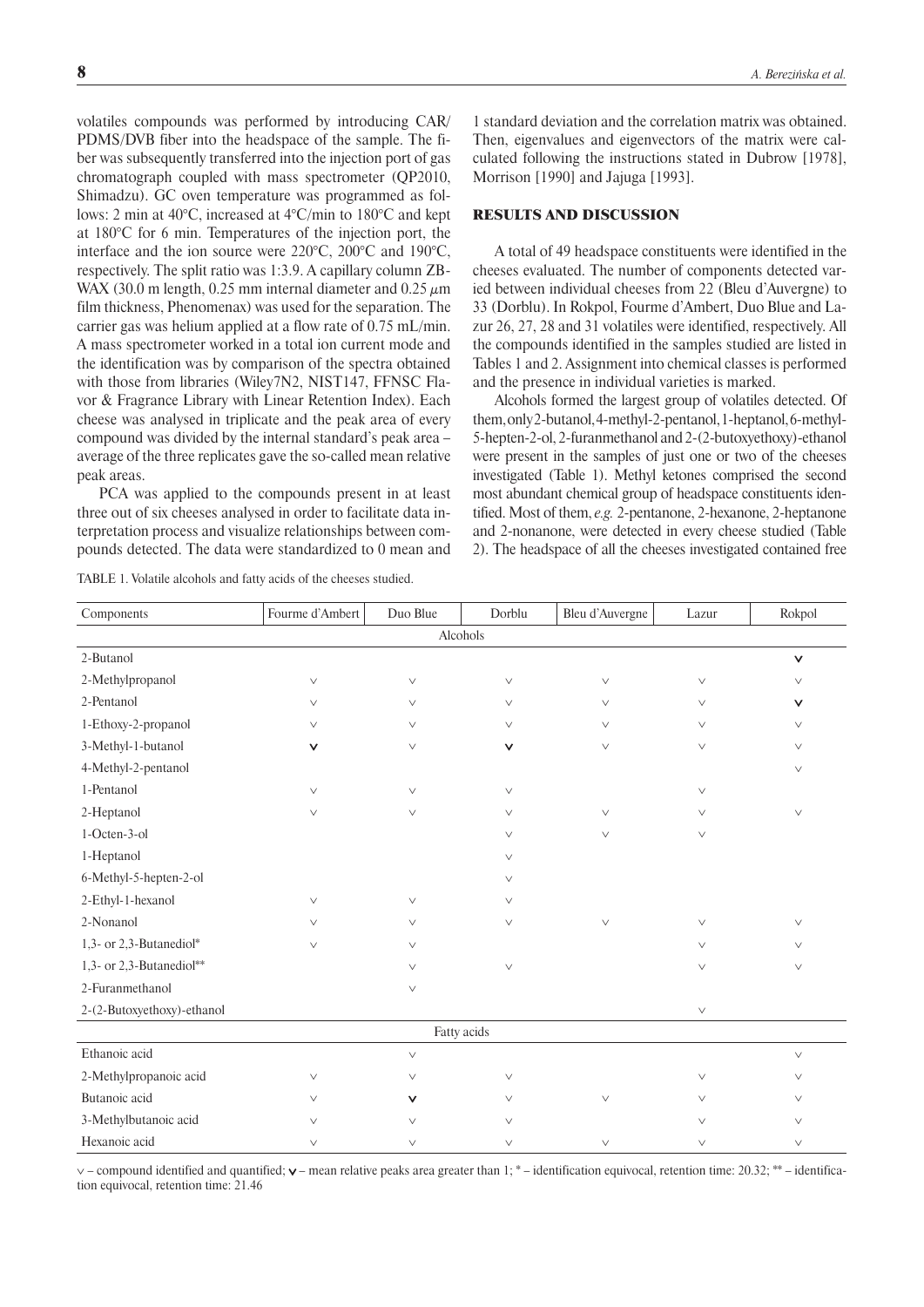fatty acids and esters (Tables 1 and 2). Butanoic, hexanoic and 3-methylbutanoic acids as well as isopentyl butanoate were found in each of the cheeses analysed. Of other compounds detected only *p*-methylanisole, methoxy-phenyloxime and butyrolactone seemed to be more abundant (Table 2).

The mean relative peak areas of 2-heptanone and 3-methyl-1-butanol exceeded 1 in Fourme d'Ambert cheese, but the presence of 2-pentanone, 2-heptanol, 2-pentanol and butanoic acid was also fairly noticeable. Fourme d'Ambert was the one of the cheeses investigated in which 4-methyl-2 .6-ditertbutylphenol was observed. The greatest mean relative peak areas of straight chain fatty acids (ethanoic, butanoic and hexanoic acids) detected compared to the other cheeses investigated were distinctive for Duo Blue cheese. In the volatile fraction of this variety 2-pentanone, 3-methyl-1-butanol, 2-heptanone and acetoin also seemed to play an important role. 2-Heptanone, 2-nonanone and 3-methyl-1-butanol, all having the mean relative peak areas greater than 1, were dominant volatiles of Dorblu samples. Headspace composition of this cheese was clearly distinguishable by the presence of 1-heptanol, 6-methyl-5-hepten-2-one and phenylethanol. Although neither 2-heptanone, 2-nonanone, 2-pentanone nor 3-methyl-1-butanol had mean relative peak areas greater than 1 they seemed to play a dominant role in the volatiles profile of Lazur cheese. 3-Methyl-1-butanol, 2-heptanone and 2-methylpropanol had the greatest mean relative peak areas of the volatiles of Bleu d'Auvergne cheese. The presence of dimethyl disulphide was a distinctive feature of these two varieties compared to the other cheeses studied. Volatiles profile of Rokpol cheese distinguished itself by the presence of 2 -butanol and the lack of 2-methylpropanol and was dominated by 2-heptanone, 2-pentanone and 2-pentanol.

The results presented above confirm a dominant role of alcohols and methyl ketones in the volatile fraction of blue- -veined cheeses and they stay in agreement with those previously published. Other authors reported that methyl ketones

Table 2. Volatile ketones, aldehydes, esters and other compounds of the cheeses studied.

| Components                     | Fourme d'Ambert | Duo Blue | Dorblu       | Bleu d'Auvergne | Lazur        | Rokpol       |  |  |
|--------------------------------|-----------------|----------|--------------|-----------------|--------------|--------------|--|--|
| Ketones and aldehydes          |                 |          |              |                 |              |              |  |  |
| 2-Pentanone                    | $\vee$          | $\vee$   | $\vee$       | $\checkmark$    | $\checkmark$ | $\checkmark$ |  |  |
| 2-Hexanone                     | $\vee$          | $\vee$   | $\vee$       | $\vee$          | $\vee$       | $\vee$       |  |  |
| 2-Hydroxy-3-hexanone           |                 |          |              |                 |              | $\vee$       |  |  |
| 2-Heptanone                    | $\checkmark$    | $\vee$   | $\checkmark$ | $\vee$          | $\vee$       | v            |  |  |
| 3-Hydroxy-2-butanone (acetoin) | $\vee$          | $\vee$   |              | $\vee$          | $\vee$       | $\vee$       |  |  |
| 2-Octanone                     | $\vee$          |          | $\vee$       |                 |              |              |  |  |
| 6-Methyl-5-hepten-2-one        | $\vee$          | $\vee$   | $\vee$       |                 | $\vee$       |              |  |  |
| 3-Hydroxy-2-pentanone          |                 | $\vee$   |              |                 |              |              |  |  |
| 2-Nonanone                     | $\vee$          | V        | $\checkmark$ | $\vee$          | $\vee$       | $\vee$       |  |  |
| 8-Nonen-2-one                  | $\vee$          | $\vee$   | $\vee$       | $\vee$          | $\vee$       | $\vee$       |  |  |
| 2-Undecanone                   | $\vee$          | $\vee$   | $\vee$       | $\vee$          | $\vee$       | $\vee$       |  |  |
| Nonanal                        |                 | $\vee$   |              |                 |              |              |  |  |
| Decanal                        |                 |          |              |                 | $\lor$       |              |  |  |
|                                |                 | Esters   |              |                 |              |              |  |  |
| Isobutyl butanoate             | $\vee$          |          | $\vee$       | $\vee$          |              |              |  |  |
| Ethyl hexanoate                |                 |          | $\vee$       |                 |              | $\vee$       |  |  |
| Isopentyl butanoate            | $\vee$          | $\vee$   | $\vee$       | $\vee$          | $\vee$       | $\vee$       |  |  |
| Isobutyl hexanoate             |                 |          | $\vee$       |                 |              |              |  |  |
| Isopentyl hexanoate            |                 |          | $\vee$       |                 |              |              |  |  |
|                                | Other compounds |          |              |                 |              |              |  |  |
| o-Xylene                       |                 |          |              |                 | $\checkmark$ |              |  |  |
| $p$ -Methylanisole             | $\vee$          |          | $\vee$       | $\vee$          | $\vee$       | $\vee$       |  |  |
| Methoxy-phenyloxime            | $\vee$          |          |              | $\vee$          | $\vee$       |              |  |  |
| Phenylethanol                  |                 |          | $\vee$       |                 |              |              |  |  |
| 4-Methyl-2,6-ditertbutylphenol | $\vee$          |          |              |                 |              |              |  |  |
| Dimethyl disulphide            |                 |          |              | $\vee$          | $\vee$       |              |  |  |
| 2-Ethoxypropane                |                 |          | $\vee$       |                 | $\vee$       |              |  |  |
| 1-(2-Propenyloxy)-heptane      |                 |          |              |                 | $\vee$       |              |  |  |
| Butyrolactone                  |                 | $\vee$   | $\vee$       | $\vee$          |              | $\vee$       |  |  |

∨ – compound identified and quantified; ∨ – mean relative peaks area greater than 1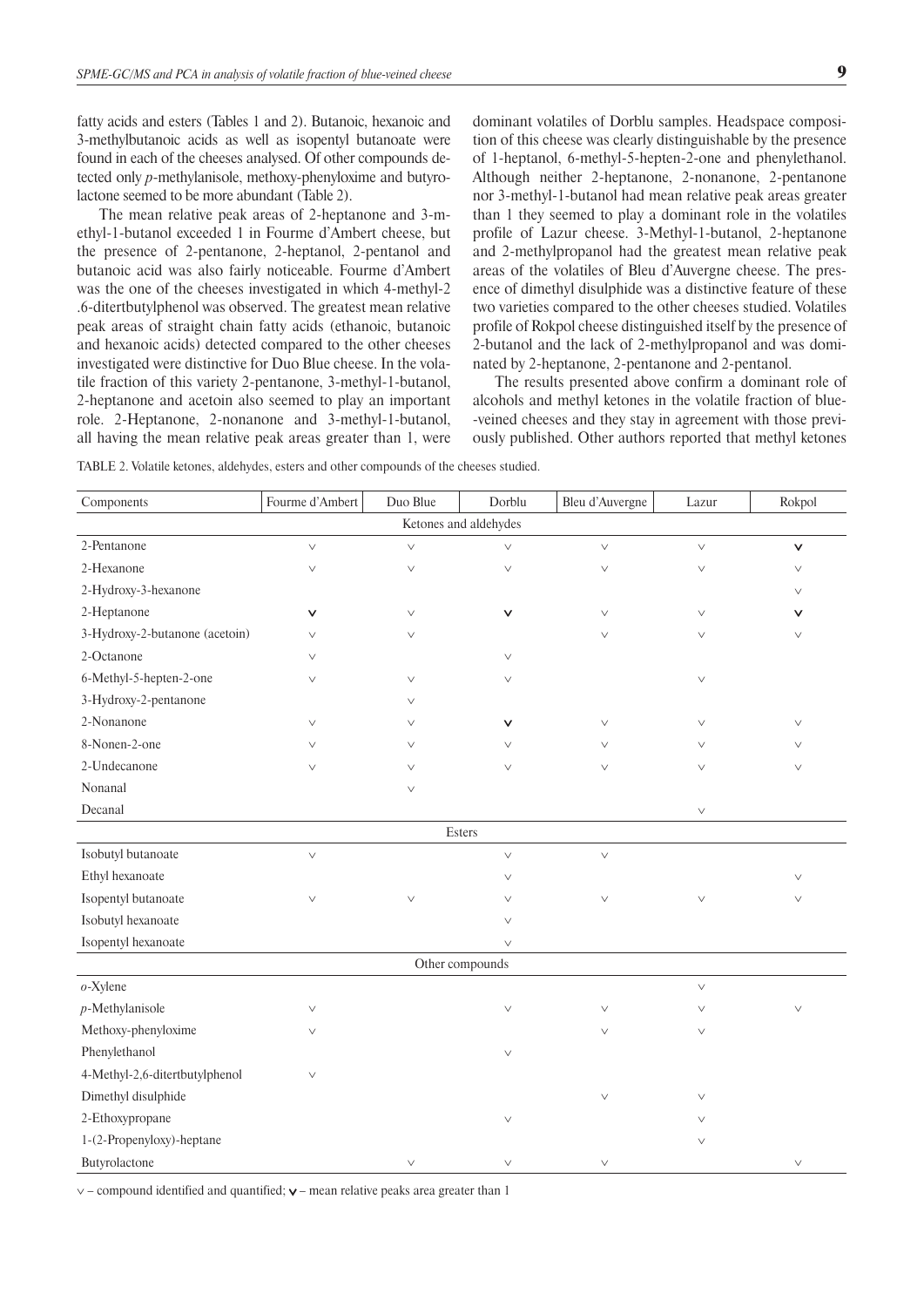and alcohols form the largest chemical groups of volatiles of blue-type cheeses, with 2-heptanone, 2-nonanone as well as 2-heptanol and 2-nonanol being the most abundant [Gripon, 1987; Dartey & Kinsella, 1971; Gonzalez de Llano *et al*., 1990; de Frutos *et al*., 1991; Moio *et al*., 2000; Lawlor *et al*., 2003; Frank *et al*., 2004; Trihaas *et al*., 2005]. Also volatile fatty acids and esters were pointed to be important volatile components of many European blue-veined varieties. The fact that the number of aromatic and sulphur compounds, aldehydes and lactones detected was smaller compared to previous studies mentioned may be because different method of volatiles isolation was applied – of the authors mentioned only Frank *et al.* [2004] extracted volatiles by means of SPME (and extraction phase lasted for 16 hours).

PCA performed on the 27 of the volatiles present in the headspace of the cheeses studied allowed to reduce the dimensionality of the data set from 27 volatile compounds to four principal components (PCs) which accounted for 93.04% of the total variance. PCs loadings for the samples analysed are presented in Table 3.

PC1 accounted for 38.18% of the total variance and it differentiated Dorblu and Fourme d'Ambert cheeses from the other varieties studied (Table 3). PC2 accounted for 23.62% of the total variance. It clearly separated Lazur, Bleu d'Auvergne and Dorblu samples from the other three cheeses. Analysis of the correlation coefficients values of the first two PCs with the volatiles subjected to PCA showed that the differentiation according to PC1 and PC2 loadings was related to the abundance of compounds such as 1-ethoxy-2-propanol, 3-methyl-1-butanol, 2-nonanol, 2-undecanone, 8-nonen-2-one (PC1) as well as 2-pentanone, 2-hexanone, 2-heptanone, 2-pentanol, 2-heptanol, butyrolactone and 1-octen-3-ol (PC2) (data not shown). Hence, it was suggested that the two first PCs as "the components of methyl ketones, alcohols and esters" characterised the overall volatile profile of the cheeses studied.

PC3 accounted for 16.19% of the total variance. As "the component of straight chain fatty acids, methyl ketones and 2-alkonols" it separated Duo Blue and Fourme d'Ambert from the remaining varieties analysed. In Duo Blue as well as in Fourme d'Ambert samples straight chain fatty acids were fairly abundant.

PC4 accounted for 15.05% of the total variance. Separation according to PC4 was in relation with the abundance of *p*-methylanisole, methoxy-phenyloxime as well as 2-methylpropanol, 1-ethoxy-2-propanol, 1-pentanol and 1-octen-3-ol. PC4 clearly segregated Fourme d'Ambert (noticeably positive PC4 loadings) and Dorblu (negative PC4 loadings) from the samples of the other cheeses investigated. It was described as "the component of aromatic compounds and alcohols other than 2-alkanols".

Analysis of the first four PCs values for Lazur and Bleu d'Auvergne showed that they were grouped into one cluster. This suggested some kind of similarity between these two varieties of volatiles profiles.

#### **CONCLUSIONS**

The results obtained confirm that methyl ketones, alcohols as well as fatty acids and esters play a leading role in the volatile fraction of blue-type cheeses.

Table 3. The first four PCs loadings for the samples analysed.

|                               | Cheese samples                |                          |            |  |  |  |
|-------------------------------|-------------------------------|--------------------------|------------|--|--|--|
| PCs                           | Dorblu                        |                          |            |  |  |  |
| PC1                           | 3.03259                       | 1.66637                  | 4.04218    |  |  |  |
| PC2                           | $-2.01384$                    | $-2.33211$               | $-2.41043$ |  |  |  |
| PC <sub>3</sub>               | $-1.36660$                    | $-0.79129$               | $-1.48794$ |  |  |  |
| PC4                           | $-3.13022$                    | $-2.26691$               | $-3.87248$ |  |  |  |
| Lazur                         |                               |                          |            |  |  |  |
| PC1                           | $-2.95633$                    | $-2.26974$               | $-0.84194$ |  |  |  |
| PC <sub>2</sub><br>$-1.51849$ |                               | $-1.72992$               | $-1.00259$ |  |  |  |
| PC <sub>3</sub>               | $-0.48531$                    | $-0.60038$               | $-0.94741$ |  |  |  |
| PC4                           | 1.53488<br>1.10406            |                          | 0.26030    |  |  |  |
| Fourme d'Ambert               |                               |                          |            |  |  |  |
| PC1                           | 2.23744                       | 6.17345                  | 6.44159    |  |  |  |
| PC <sub>2</sub>               | $-0.47964$                    | 0.80136                  | 0.03646    |  |  |  |
| PC <sub>3</sub>               | 0.42787                       | 1.45276                  | 2.19922    |  |  |  |
| PC4                           | 2.94729                       | 1.83998                  | 3.03476    |  |  |  |
| Rokpol                        |                               |                          |            |  |  |  |
| PC1                           | $-1.40668$                    | 1.14703                  | $-1.52964$ |  |  |  |
| PC <sub>2</sub>               | 3.40377<br>6.00400            |                          | 4.42658    |  |  |  |
| PC <sub>3</sub>               | $-2.03201$<br>$-3.26381$      |                          | $-1.16018$ |  |  |  |
| PC4                           | $-0.77058$<br>0.35981         |                          | 0.15382    |  |  |  |
| Bleu d'Auvergne               |                               |                          |            |  |  |  |
| PC1                           | $-2.69119$<br>$-2.76814$      |                          | $-2.69231$ |  |  |  |
| PC <sub>2</sub>               | $-1.90523$<br>$-2.12711$      |                          | $-1.73411$ |  |  |  |
| PC <sub>3</sub>               | $-0.52628$<br>$-0.65481$      |                          | $-0.51163$ |  |  |  |
| PC4                           | 0.80583<br>0.73028<br>0.82834 |                          |            |  |  |  |
| Duo Blue                      |                               |                          |            |  |  |  |
| PC1                           | $-3.10992$                    | $-1.89418$<br>$-2.58060$ |            |  |  |  |
| PC <sub>2</sub>               | $-0.26784$                    | 0.11663                  | 2.73248    |  |  |  |
| PC <sub>3</sub>               | 1.30733<br>2.40709            |                          | 6.03339    |  |  |  |
| PC4                           | 0.26596                       | $-0.46191$               | $-3.36320$ |  |  |  |

PCA applied to the 27 of the volatiles identified allowed to perform a clear grouping of the samples analysed with only 7% loss of information. It was possible to reduce the dimensionality of the data set and obtain satisfactory classification of the cheeses studied.

Analysis of the qualitative composition of the volatile fraction clearly showed that Duo Blue samples distinguished themselves by greater amounts of straight chain fatty acids compared to the other cheeses investigated. This could be due to the specific character of this variety as it was a sort of a combination of a "traditional" blue-veined cheese and another rennet coagulated product. The separation of Duo Blue samples was confirmed by PCA results. PCA suggested also some kind of similarity between Lazur and Bleu d'Auvergne volatile profiles.

SPME-GC/MS technique "coupled" with PCA was proved to be a useful tool for analysis of the qualitative and quantitative differences between the volatile profiles of blueveined cheeses available on the Polish market.